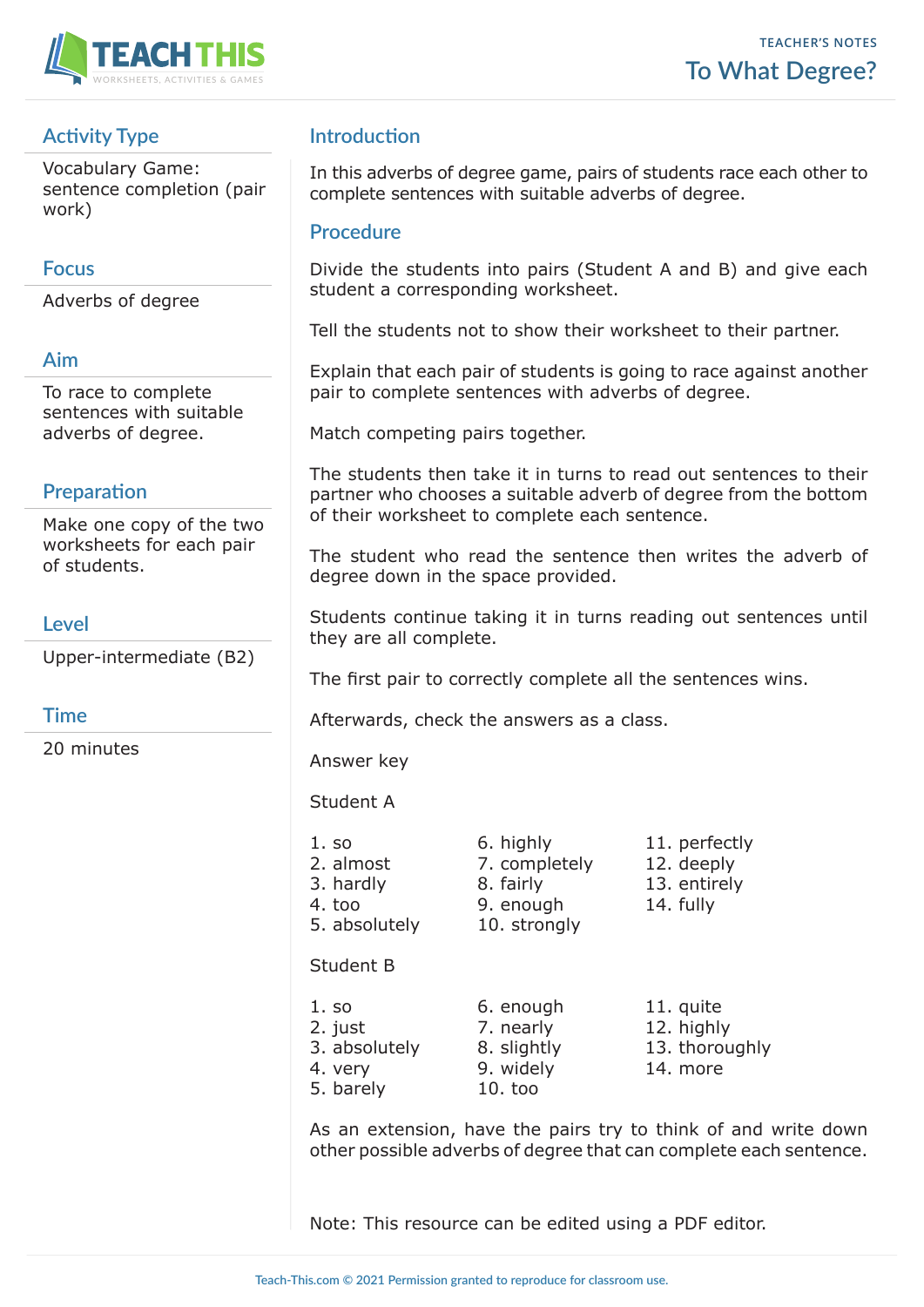

### **Student A**

### **Take it in turns to read the sentences below to your partner who chooses a suitable adverb of degree from the bottom of their worksheet to complete each sentence. Write the adverb of degree in the space provided.**

- 1. If you didn't walk .................... slowly, we would get there much faster.
- 2. I'm ..................... ready. I just need to brush my teeth.
- 3. He .................... sleeps. It's not surprising that he's always tired.
- 4. It was .................... hot to play football, so we went swimming instead.
- 5. I'm .................... starving! When's lunch?
- 6. He's a .................... respected scientist. I'm sure you must have heard of him.
- 7. I'm .................... exhausted from the trek. I need to lie down.
- 8. I'm .................... sure that's the answer, but you should probably ask someone else.
- 9. You don't exercise ........................ That's why you're so unfit.
- 10. I .................... suggest you consult a lawyer about this matter.
- 11. I understand .................... well why he left his job. The pay was terrible.
- 12. They were ..................... in love. I've never met such a happy couple.
- 13. The house is made ..................... of recycled materials. It's amazing!
- 14. The battery should be ..................... charged so you can use it straight away.

| barely | too  | thoroughly | quite  | just | enough   | very       |
|--------|------|------------|--------|------|----------|------------|
| widely | more | nearly     | highly | SO.  | slightly | absolutely |